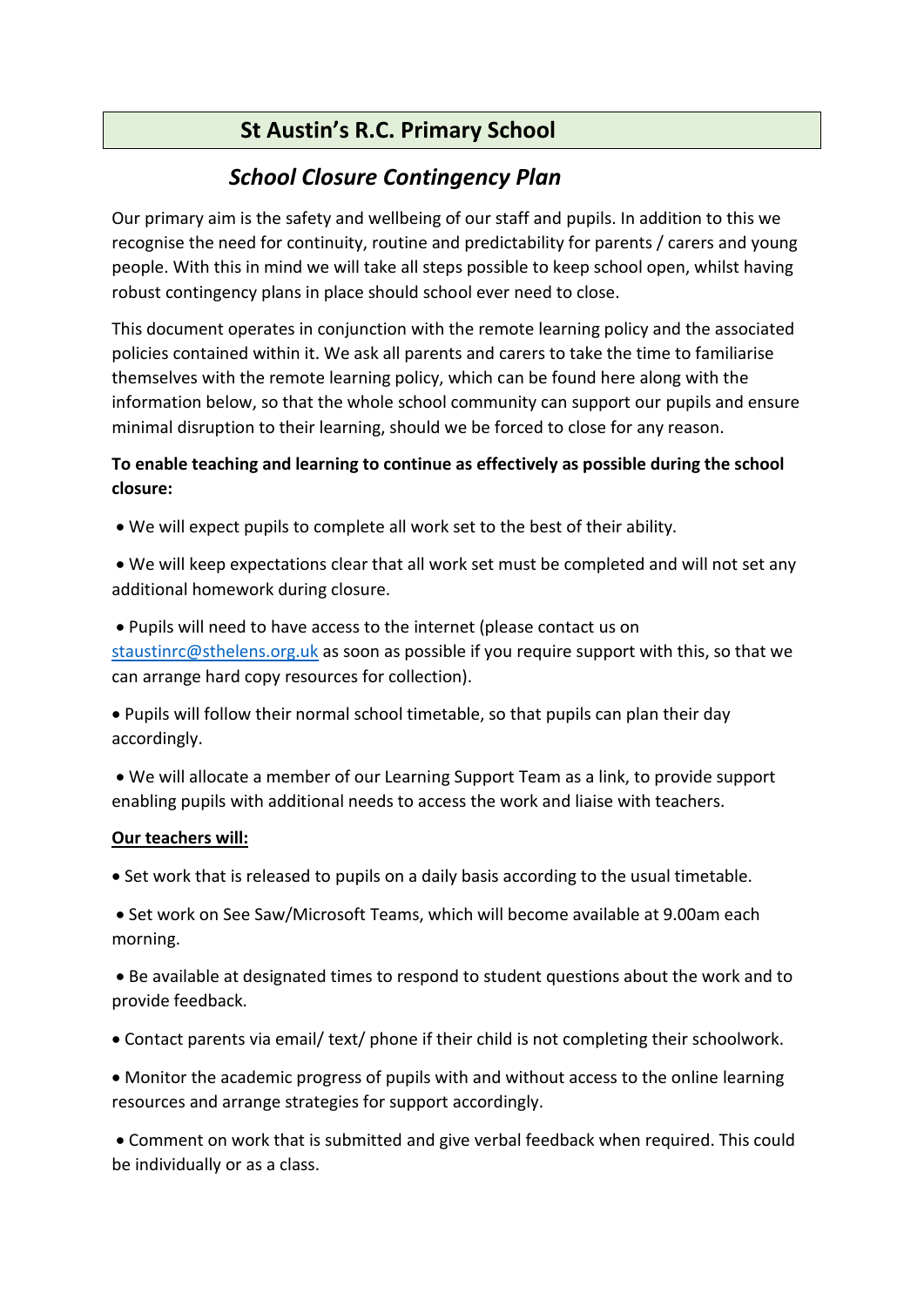#### **Teaching Assistants will:**

- Support the learning of pupils they usually work with at St Austin's R.C. Primary School
- Support the class teacher they usually work with
- Record story time sessions
- Make phone calls to pupils to check on their learning and well-being
- Ensure any safeguarding concerns are logged with the safeguarding lead

## **Our pupils will be expected to:**

• Check their class See- Saw (EYFS) TEAMs (Y1-Y6) at 9.00am every day to view their allocated work.

• Complete the work to the best of their ability.

• Submit their completed work according to the deadline set by the relevant member of staff, by uploading it onto See-Saw /Microsoft TEAMS.

• Pupils can complete work in their learning journals, workbooks or on the learning platform

#### **Parents are responsible for:**

• Adhering to the remote learning policy during periods of remote learning.

• Ensuring that their child is available to learn remotely according to their normal timetable and that schoolwork is completed on time, to the best of their child's ability.

• Ensuring that their child is familiar with the expectations for remote learning.

## **Information regarding our learning platform**

The following links are to Microsoft TEAMS, which will be used to set work during a contingency closure of school, along with tutorials on how to use MS TEAMS.

Parents and carers are asked to support pupils in familiarising themselves with these systems and let the school know if they cannot access them.

Microsoft TEAMS<https://www.microsoft.com/en-gb/microsoft-365/microsoft-teams>

Microsoft TEAMS is an online website/application that enables your child to access work and communicate with their teachers. Your child is already a member of a TEAM, however if they are having any difficulties in accessing MS TEAMS, or if they have not received an invitation to join TEAMS, they should contact school.

To learn how to upload work on to a TEAM please follow this tutorial: <https://www.loom.com/share/319c0250dedb4526a69bd5db528c6527>

Parents of pupils in EYFS will be sent instructions and codes to access the Seesaw platform.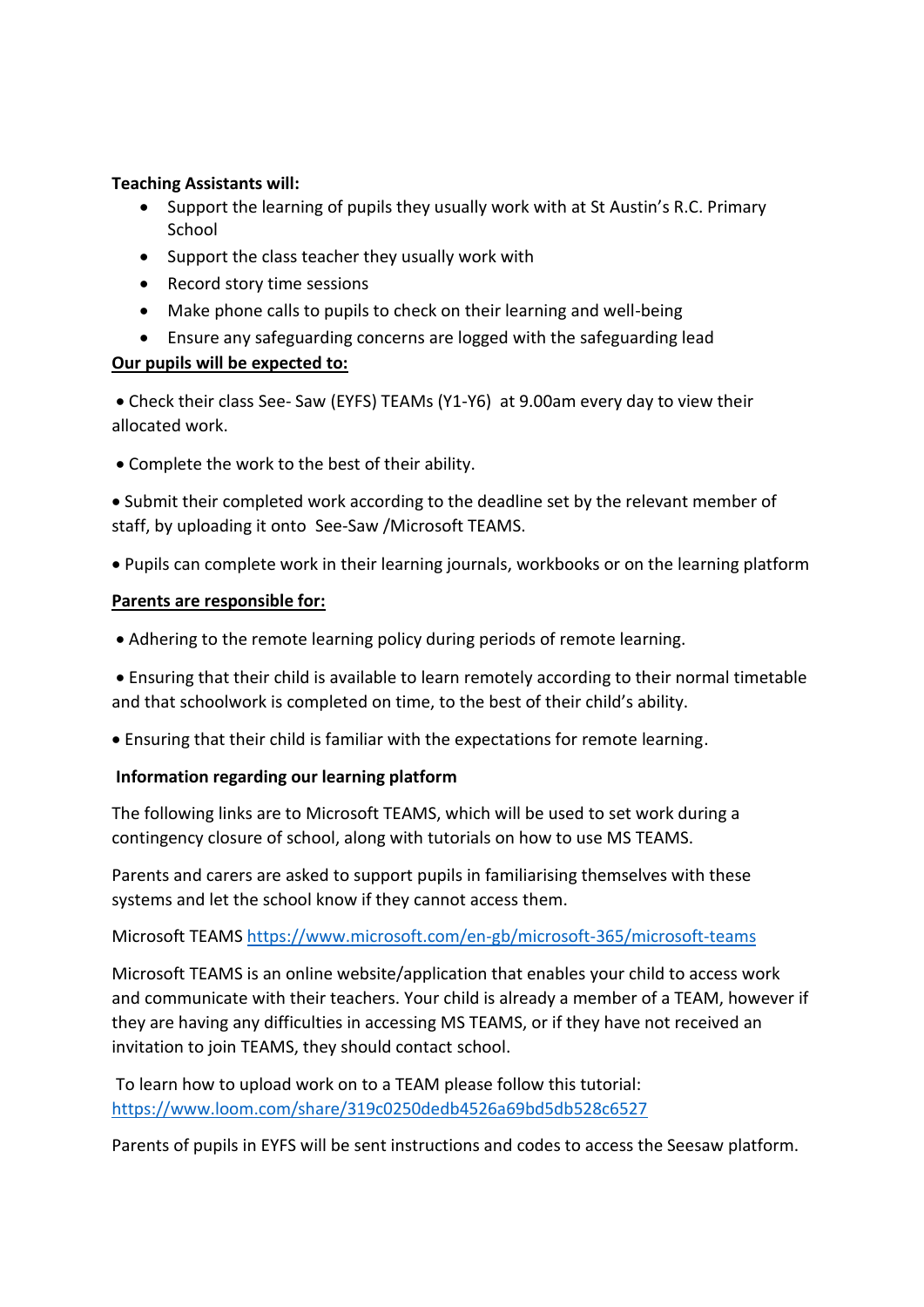# **Communication**

The school will ensure adequate channels of communication are arranged in the event of an emergency, as stated in the Remote Learning Policy.

Here you will find information about how to join the class 'Hub' via the 'Microsoft Office Teams' app.

Each pupil has been allocated a pupil Office 365 account. The pupil's user name will be passed home via your child's class teacher. For ease of use, your child's password is the same as that used for their Mathletics.

#### **How to access Teams for the first time:**

https://www.microsoft.com/en-us/videoplayer/embed/RE4rrKE?pid=ocpVideo0-innerdivoneplayer&postJsllMsg=true&maskLevel=20&market=en-us

#### **Class Hubs**

Each pupil will be part of their class Team. There will be certain expectations of teachers, pupils and parents when using this facility. (SEE APPENDIX 1)

#### **What you can expect:**

#### *Context*

My child is isolating as part of a household quarantine for two weeks.

#### *Provision*

Your child will be provided with a paper-based home-learning kit from school that can be collected at an arranged time from the school office - this will consist of Learning Journal, Maths No Problem Workbook, Catch-up English and Mathematics exercises (CGP), Mental maths booklets - Learn Its, Reading Book, Reading Record Book, Spelling list.

Access to subscription web-based resources – Mathletics, Accelerated Reading portal

Your child will receive guidance and will be able to communicate with their class teacher via Teams to facilitate their home learning through community posts.

Your child will be invited to attend an online discussion group with other pupils in the same situation via a live Teams meeting with the school's play therapist.

-------------------------------------------------------------------------------------------------------------------------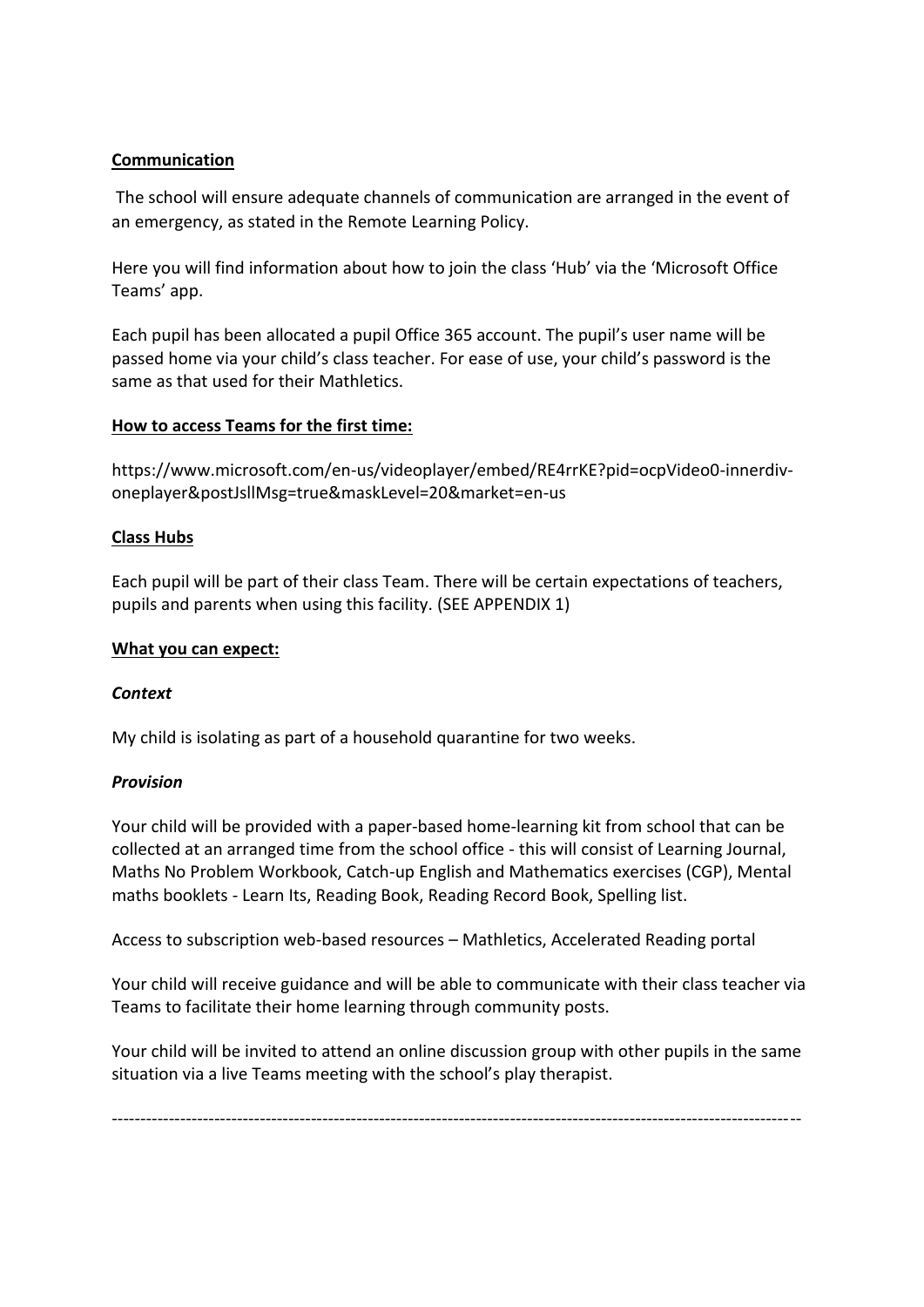#### *Context*

My child's school bubble has been sent home to isolate for 2 weeks.

#### *Provision*

Your child will be provided with a paper-based home-learning kit from school that can be collected at an arranged time from the school office - this will consist of Learning Journal, Maths No Problem Workbook, Catch-up English and Mathematics exercises (CGP), Mental maths booklets - Learn Its, Reading Book and Reading Record Book, Spelling list.

Access to subscription web-based resources – Mathletics, Accelerated Reading portal.

Your child will be provided with guidance and will communicate with their class teacher via Teams to facilitate their home learning. This will include recorded lessons ,access to resources and activities to be completed daily.

You child will be invited to attend a live online guided learning group twice per week with their class teacher and other pupils from their class (1 x English, 1 x Maths). Parents will be asked to give consent at the beginning of these sessions by raising their hand in the background before the sessions begin.

------------------------------------------------------------------------------------------------------------------------

## *Context*

Whole school lockdown.

#### *Provision*

Your child will be provided with a paper-based home-learning kit from school that can be collected at an arranged time from the school office - this will consist of Learning Journal, Maths No Problem Workbook, Catch-up English and Mathematics exercises (CGP), Mental maths booklets - Learn Its, Reading Book and Reading Record Book, Spelling list.

Access to subscription web-based resources – Mathletics, Accelerated Reading portal, Maths No Problem and Readiwriter Spelling

Your child will be provided with guidance and will communicate with their class teacher via Teams to facilitate their home learning. This will include recorded lessons and resources with activities to be completed on a daily basis. Pupils will be expected to log on to the website and as a school an average of 3 hours per day will be provided including core and non core subjects. Differentiated groupings will be set up in each on line classroom. Additional needs will be fed through sessions with the pastoral lead.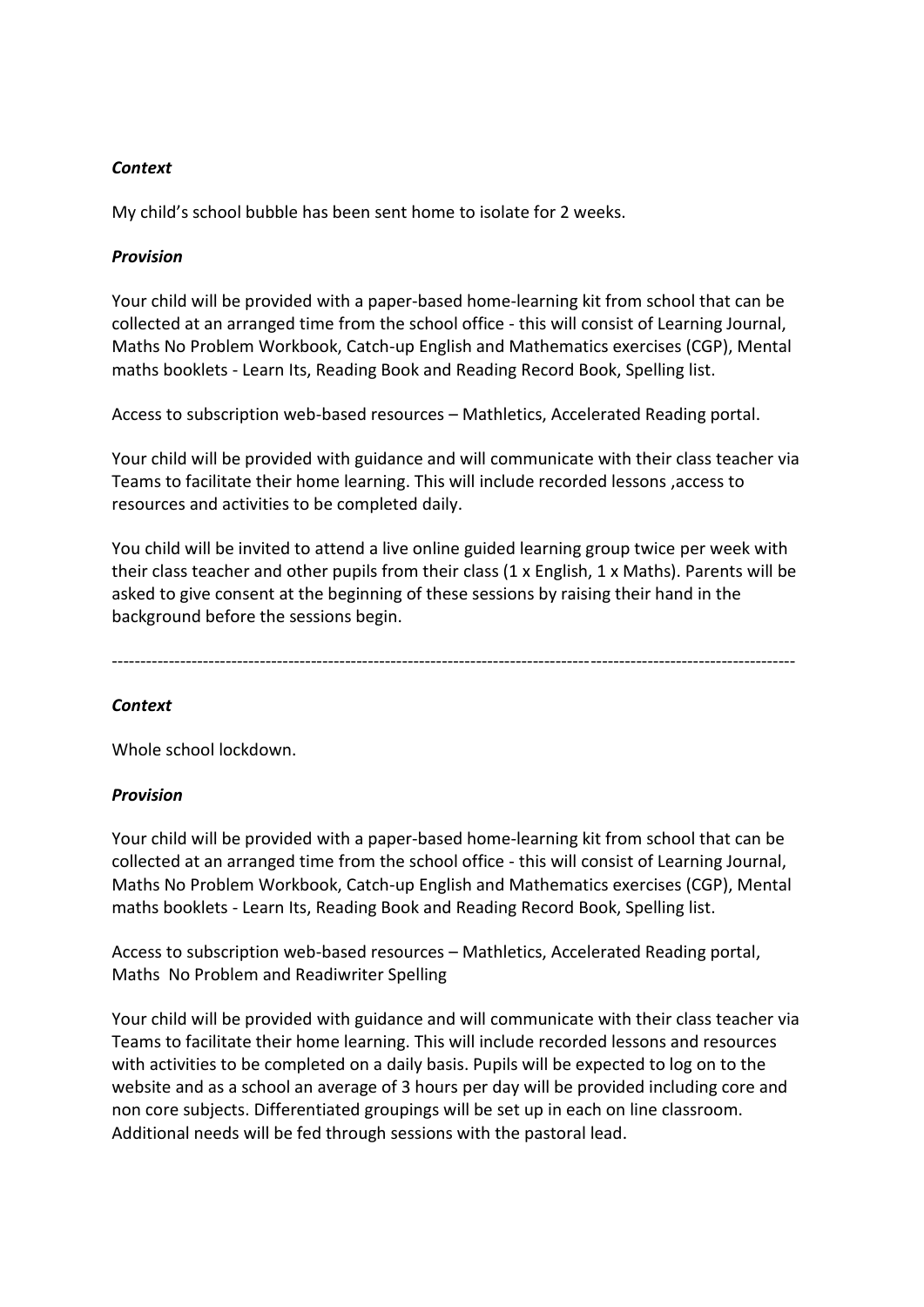Staff will monitor access to the on line learning platform and liaise with parents of pupils not engaging.

Parents are asked to be aware that these sessions are **not** for parents to discuss any issues with the class teacher. If parents do require to speak to the class teacher, please contact the school office to book a phone appointment.

### **Safeguarding:**

A member of staff will:

Call identified families regularly to offer support and check on children's well-being Liaise with outside agencies, as appropriate to need Take part in remote meetings as appropriate to need Organise home visits to families we are unable to contact or who are causing concern Monitor *O track* on a daily basis and follow up any concerns promptly

#### **Key Worker & Vulnerable Children:**

If it is appropriate for St Austin's to be open to Key Worker and vulnerable pupils, they will be placed into Bubbles with 2 members of staff.

They will complete all remote learning set by their class teachers on iPads whilst in school.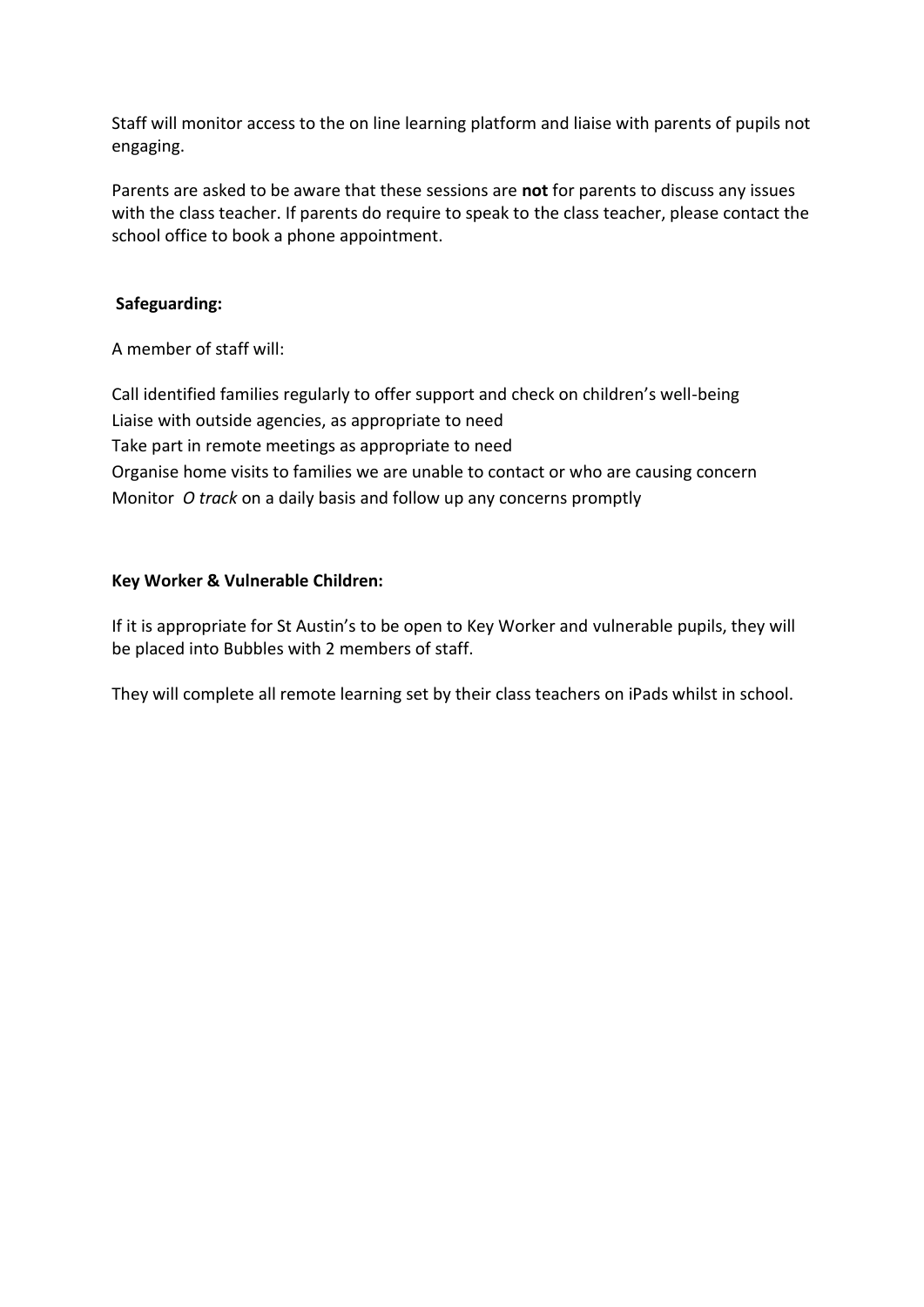# **St Austin's RC Primary School**

# *Remote Learning Home School Agreement*

#### **St Austin's RC Primary School will:**

· Provide a TEAMs learning platform where all children have the opportunity to engage in learning.

· Ensure lessons follow the schools long and medium term plans.

· Promote an ethos of inclusion, respect, fairness and equality.

· Ensure cyber resilience and internet safety is central to all digital technology use as set out in the Computing and e-safety policy.

· Only respond to emails sent through the school's main email or TEAMs technical support email address.

#### **Pupils, I will:**

· Participate in online learning and activities that are provided by my teacher.

· Ensure that everyone feels valued, respected and included, children, staff and parents.

· Show respect to any teacher who conferences to me on TEAMs and understand that videos are recorded and kept and stored safely.

· Understand that when I post chat, it is visible to my whole class.

· Post chat that is only relevant to the lessons.

· Not contact my teacher directly through their email.

· Keep my username and password safe.

· Understand that I am not to email my teacher directly and all my emails are monitored and can be read by staff at school.

· Not use inappropriate behaviour and understand this may result in my account being blocked.